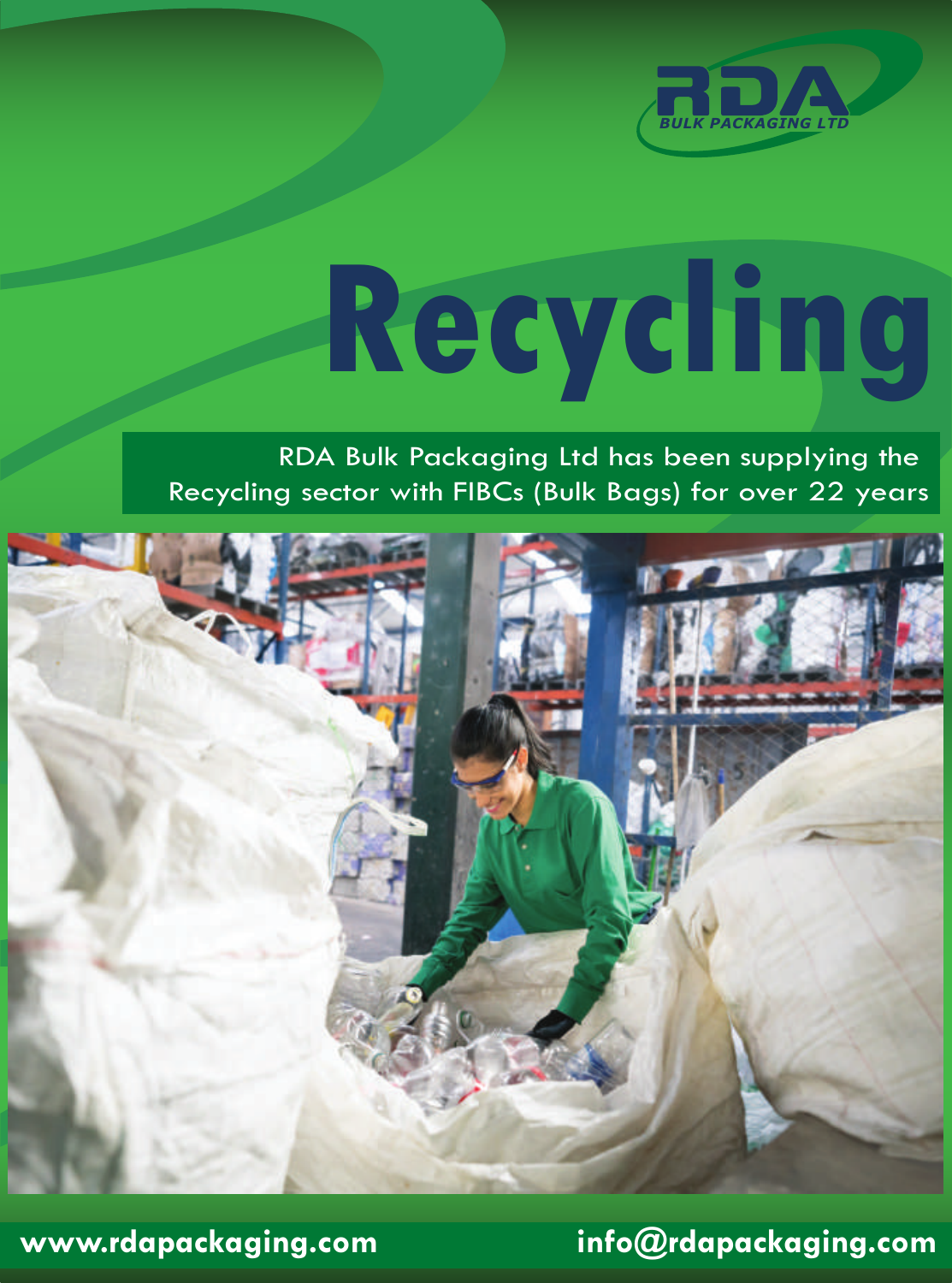## **Welcome to RDA Bulk Packaging Ltd**

We are a privately owned company that has been supplying FIBC's (Flexible Intermediate Bulk Containers - commonly known as Bulk Bags) to the Recycling sector for over 22 years.

Bulk Bags can be used for the transportation of the following products:

- Household recycling
- Green waste
- Non-ferrous metals
- Plastics
- Paper & Cardboard
- Rubber
- Textiles and many more…



After over 2 years of development work and testing with our factories we are pleased to be able to offer a range of bulk bags which have a 30% recycled content by weight. These bags are manufactured, tested, meet the requirements of ISO and are compliant with the UK Plastic Packaging Tax. Request a quote today.

## *RDA offers a number of off-the-shelf stock options for immediate delivery.*

Due to their versatility bulk bags are commonly used across the Recycling sector. They can be used to transport recycling material in its original form or once it has been reprocessed.



*All our bags are 100% recyclable*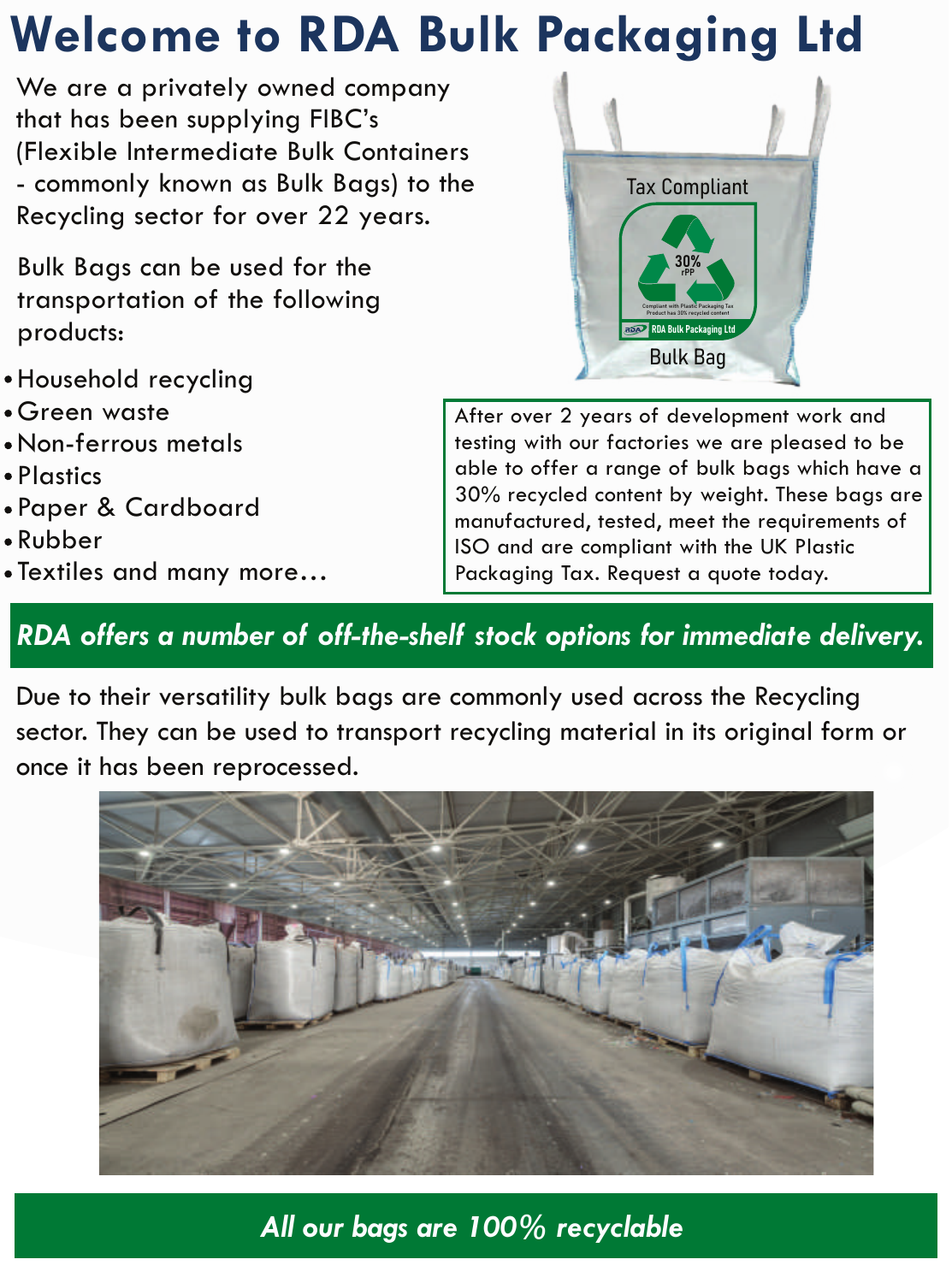

#### **RDA can supply Bulk bags manufactured from… Product Range:**

- o Uncoated fabric from 110asm to 245asm (grams per square metre).
- o Coated fabric.
- o Sift proof.
- o Printed up to 4 sides in 3 colours.
- o In coloured fabric.
- o U+2 or Circular design.
- o With different top attachments i.e. Skirt Top or Fill Top.
- o With Discharge Spout in the base.
- o Tax Compliant Bulk Bags with 30% recycled content by weight.
- o UN approved FIBC's

#### **What RDA can do for you…**

- o Consistently supply a fully certified quality product.
- o Offer a competitive price.
- o Offer a complete inventory management system for all your Bulk Bag requirements.
- o Hold up to 6 months of your required stock in our UK warehouses; reducing lead times and helping with your cash flow.
- o Allocate an account manager for your business who can be contacted at any time by phone, email or via an arranged personal visit.
- o Provide excellent service.

#### **Facilities and Partnerships**

- o RDA operates from offices in Gloucestershire, United Kingdom and Indore, India.
- o RDA distributes from UK warehousing facilities in Worcestershire and Staffordshire.
- o RDA has developed a long term relationship with both the Palletways &

 Pallet-Track networks to further improve on our already excellent delivery service which allows us to offer a tracked economy or priority delivery service for any number of pallets.

o RDA utilise a number of ISO Certified Manufacturing facilities in India. Each of which also holds a valid certificate for the manufacture of bulk bags from either Labordata in Germany or Cotecna and The Indian Institute of Packaging in India.